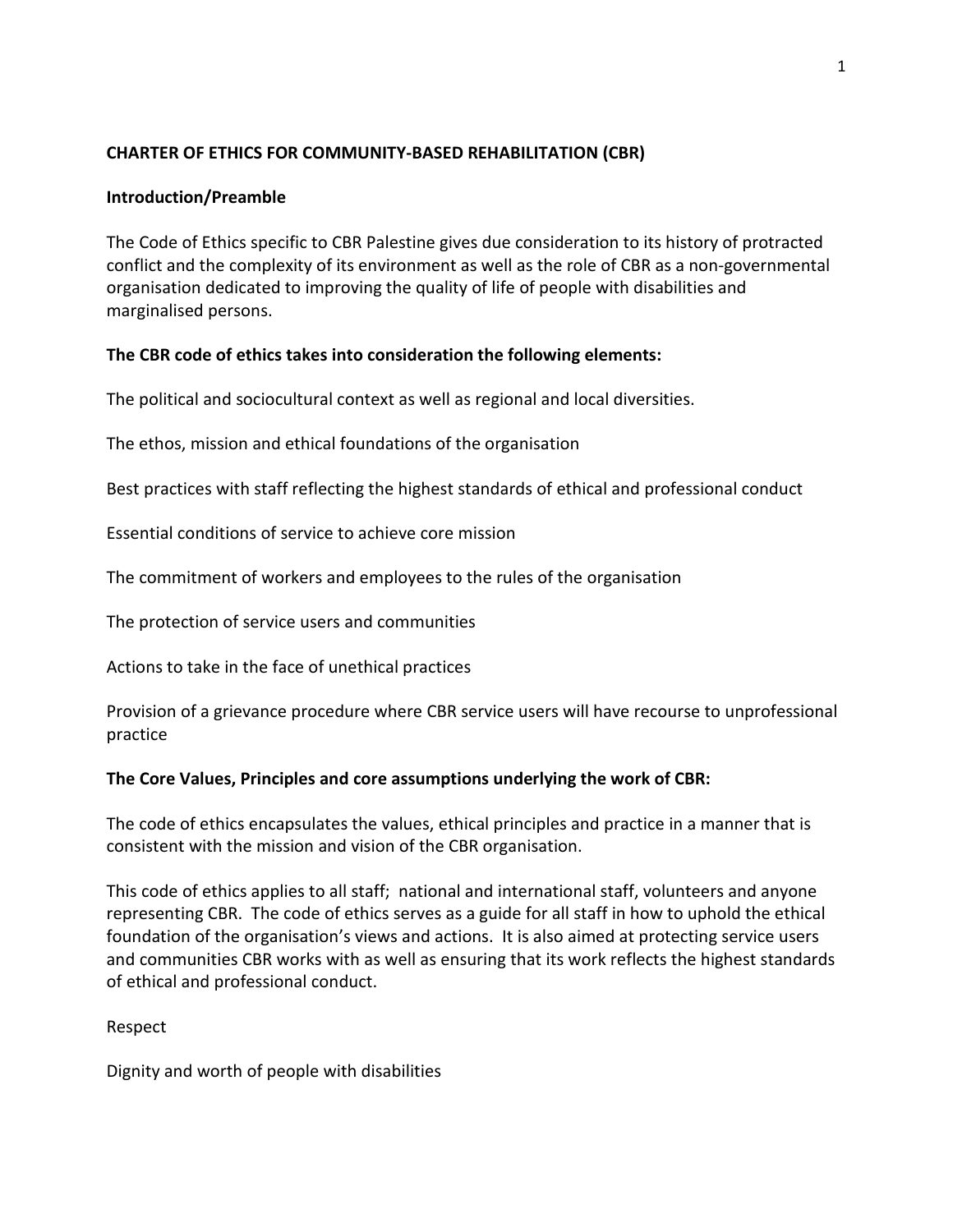Inclusivity/integration

Social Justice

Equality

Ethics of solidarity

### **Respect**

CBR workers respect of the dignity and worth of all people with disabilities and uphold their human rights

### **Dignity and worth of person**

CBR workers recognise the potential and uniqueness of each person with disabilities and treat each individual with respect and dignity without any discrimination based on class, religious beliefs, political affiliation, gender or age.

### **Inclusivity/Integration**

CBR workers have a duty to safeguard the rights of persons with disabilities and to ensure their fullest and maximal participation, development and mobilisation within communities and local environments

## **Social justice**

CBR workers promote social justice and oppose any form of prejudice and discrimination against people with disabilities and challenge stereotyping views and actions.

#### **Equality**

CBR workers ensure that persons with disabilities are not prejudiced or discriminated against and that they are given the fullest opportunities to exercise their rights and to protect their interests.

#### **Ethos of Solidarity**

CBR workers pursue community changes with and on behalf of the community of the disabled to secure access to services and resources to improve their personal and social condition.

## **In relation to ethical responsibilities to service users , CBR workers will:**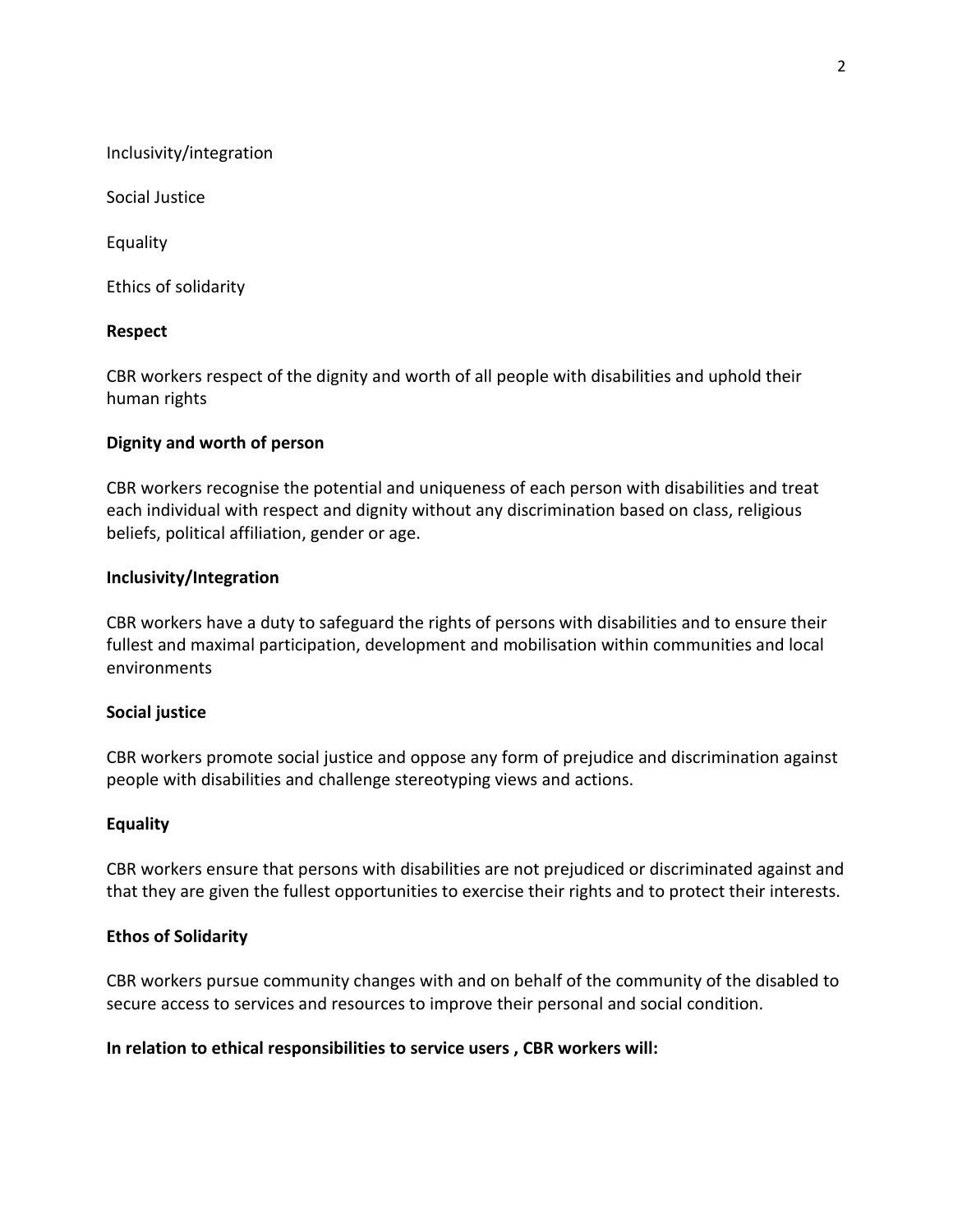Use knowledge, values and skills to help people with disabilities in need and other vulnerable people to address their problems

Demonstrate care for the interest and safety of service users by working within the limits of competence and qualifications

Serve in a way that is free of any consideration of personal gain and will resist any undue political, cultural or social pressure in decision making on behalf of service users and their families

Treat all cases and persons with disabilities equally without discrimination to sex, age, gender and political affiliation

Respect the confidentiality and rights of service users and their families to privacy

Acknowledge that service users and families are affected by the community and cultural context in which they live.

Endeavour to make the best and most appropriate decisions for service users and their families not based on personal relationships and preferences or obligations

Practise transparency and honesty by documenting relevant information and reports related to service users

Demonstrate respect towards service users by acting in a professional way and maintaining punctuality for appointments, meetings and activities

Build on the strengths of families and engage them in shared assessment, planning and monitoring of cases wherever possible

Help service users and families to develop a sense of inclusion and belonging within their communities

Inform service users and families of their rights and services available within communities

Ensure that service users will not be given false promises or expectations raised

Treat all age groups with respect and patience and take their views and opinions seriously

Respect and understand the right and need of children to play, as both a process and context for rehabilitation

**In relation to responsibilities in the workplace, CBR workers will:**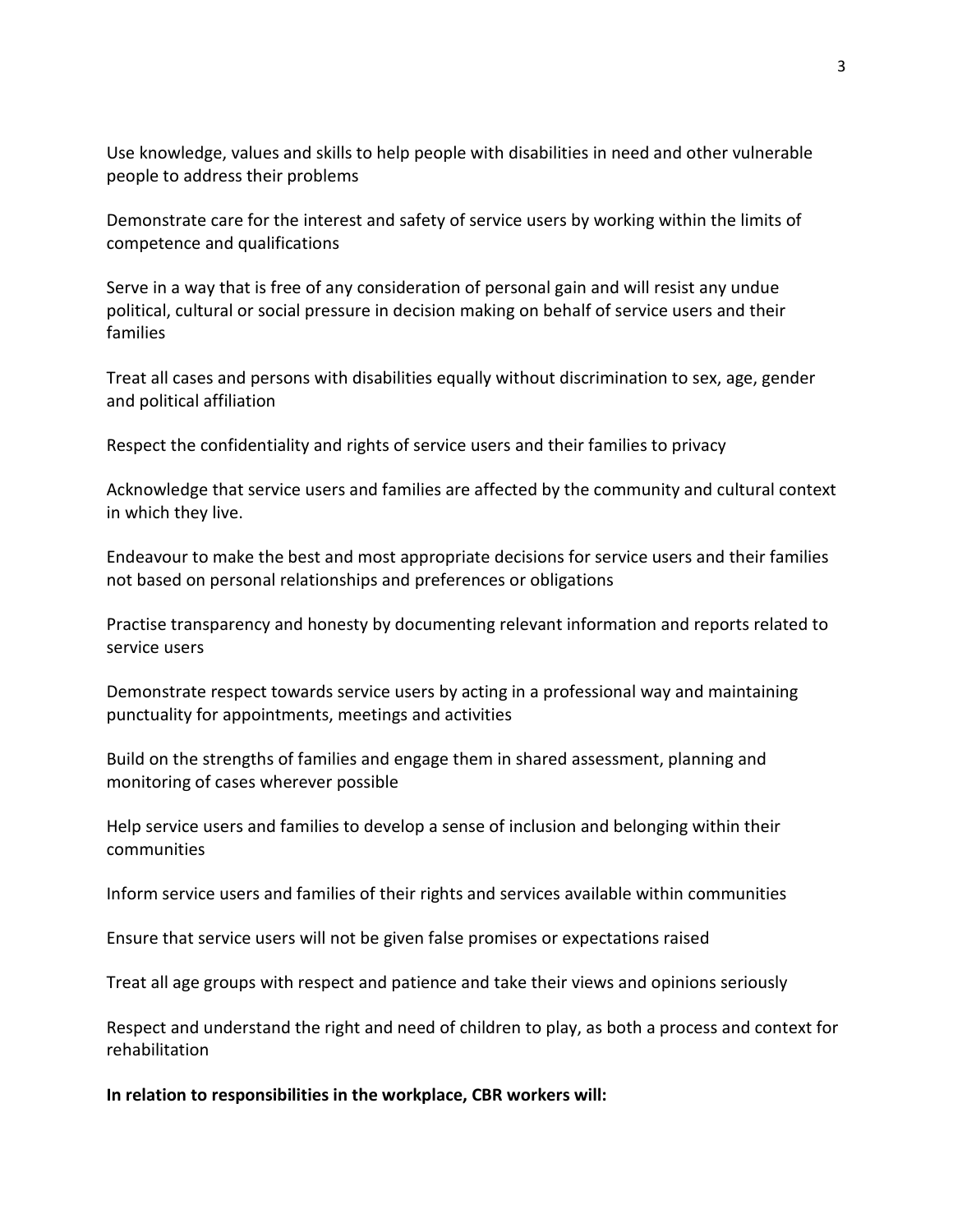Aim for the best possible standards in carrying out responsibilities and be accountable for practice

Develop a clear sense of job responsibilities and tasks Value adherence to punctuality and being on schedule Ensure that reports are submitted in a timely fashion Use the resources of the organisation in an honest and transparent way Maintain a balance between cases and community activities Exercise flexibility in accepting plan from supervisor and other workers Work to improve procedures and services in the best interests of service users Adhere to the rules and commitments of the institution Collaborate with colleagues to share and build knowledge, experiences and resources Learn from the professional experiences of colleagues Adopt a positive attitude working under pressure and in emergencies Address any actions of colleagues which are detrimental to the interests of service users **In relation to responsibilities to colleagues, CBR workers will:**

Exercise tolerance and respect the views and principles of colleagues

Communicate with and treat colleagues in a respectful way Seek to be honest in dealing with each other by offering constructive rather than harsh criticisms Collaborate towards building a harmonious workplace and a culture of tolerance

Acknowledge the importance of each worker to the success of the organisation

Provide and extend professional support where possible in the best interests of service users

Undertake action and consult with colleagues in the event of knowledge of a colleague's incompetence and to help in taking appropriate procedure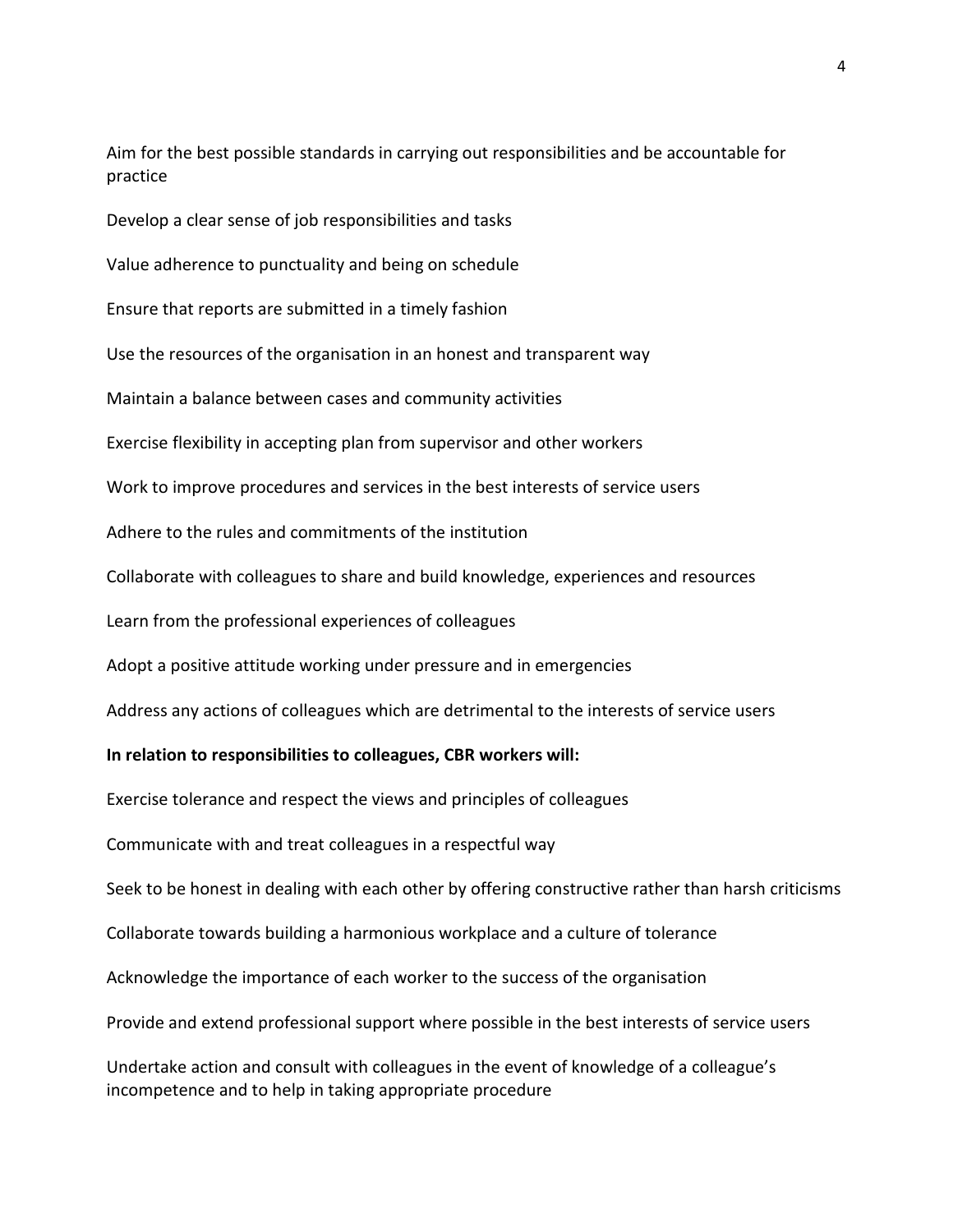### **In relation to Responsibilities to local Communities, CBR workers will:**

Understand and support relationships with community members to promote and enhance the wellbeing of individuals, families, social groups, organisations and communities.

Acknowledge and respect the traditions and culture of the community

Respect community members

Use resources available within the community wherever possible

Mobilise a positive relationship between local organisations and community

Develop the ability to work with different institutions and community members

## **In relation to responsibilities as professionals, CBR workers will:**

Promote the rights of people with disabilities without any form of discrimination on the basis of sex, age, political belief, or mental/physical disability

Advocate on behalf of persons with disabilities and their families for their rights, interests, and needs

Act in responsible ways that serve the needs of service users and the promotion of social justice

Strive to uphold and provide high standards of practice and quality of care to those who seek the professional services of the organisation

Aim for a level of professional practice that upholds standards of honesty, transparency and openness.

Make every effort to avoid relationship where integrity or impartiality may be compromised.

Seek to be conscious of any possibility of conflict of interest that may impair professional objectivity and to exercise professional judgment.

Perform official duties and conduct private affairs in a manner that avoids conflict of interest thereby persevering and enhancing confidence in CBR

Recognize areas of professional limitation and make an effort to build and expand competence and knowledge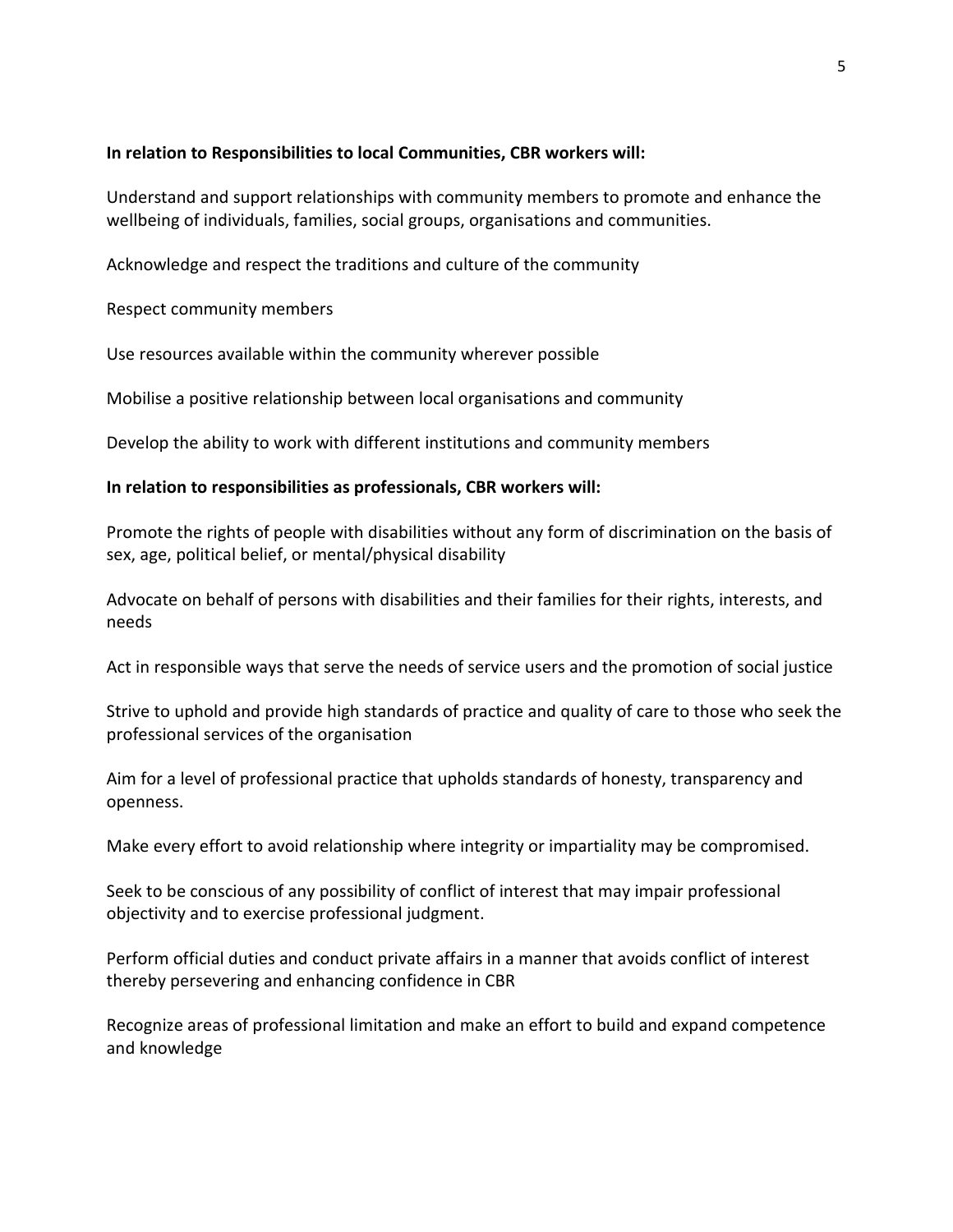Demonstrate care for the interest and safety of service users by working within the limits of competence and qualifications

Respect time and adhere to schedules for meetings and the submission of reports and plans

#### **In relation to responsibilities towards volunteers, CBR workers will:**

Develop clear descriptions of roles and responsibilities and guidelines to implementation

Make every effort to include volunteers in CBR planning and activities

Communicate with volunteers the role of the CBR programme and policies

# **In relation to responsibilities in particular roles, employees in supervision and management will:**

Promote equality policies and practices in staff hiring and promotion.

Ensure that staff receive fair allocation to tasks, training and conferences, vacations and the use of organisational resources

Take steps to clarify roles and responsibilities of CBR workers to avoid confusion and duplication

Ensure professional standards by addressing and communicating the strengths and weaknesses of CBR workers

Motivate and treat all workers fairly

Promote respect and adherence to punctuality

Make every effort to provide CBR workers with moral and professional support and encouragement

Aim for the realistic implementation of plans while remaining flexible and open to suggestions

Meet staff development needs and improve the professional knowledge through appropriate transfer of knowledge such as courses and training

Promote effective teamwork and communication through coordination and organisation

Create a culture of respect and communication between staff in different positions throughout the organisational structure